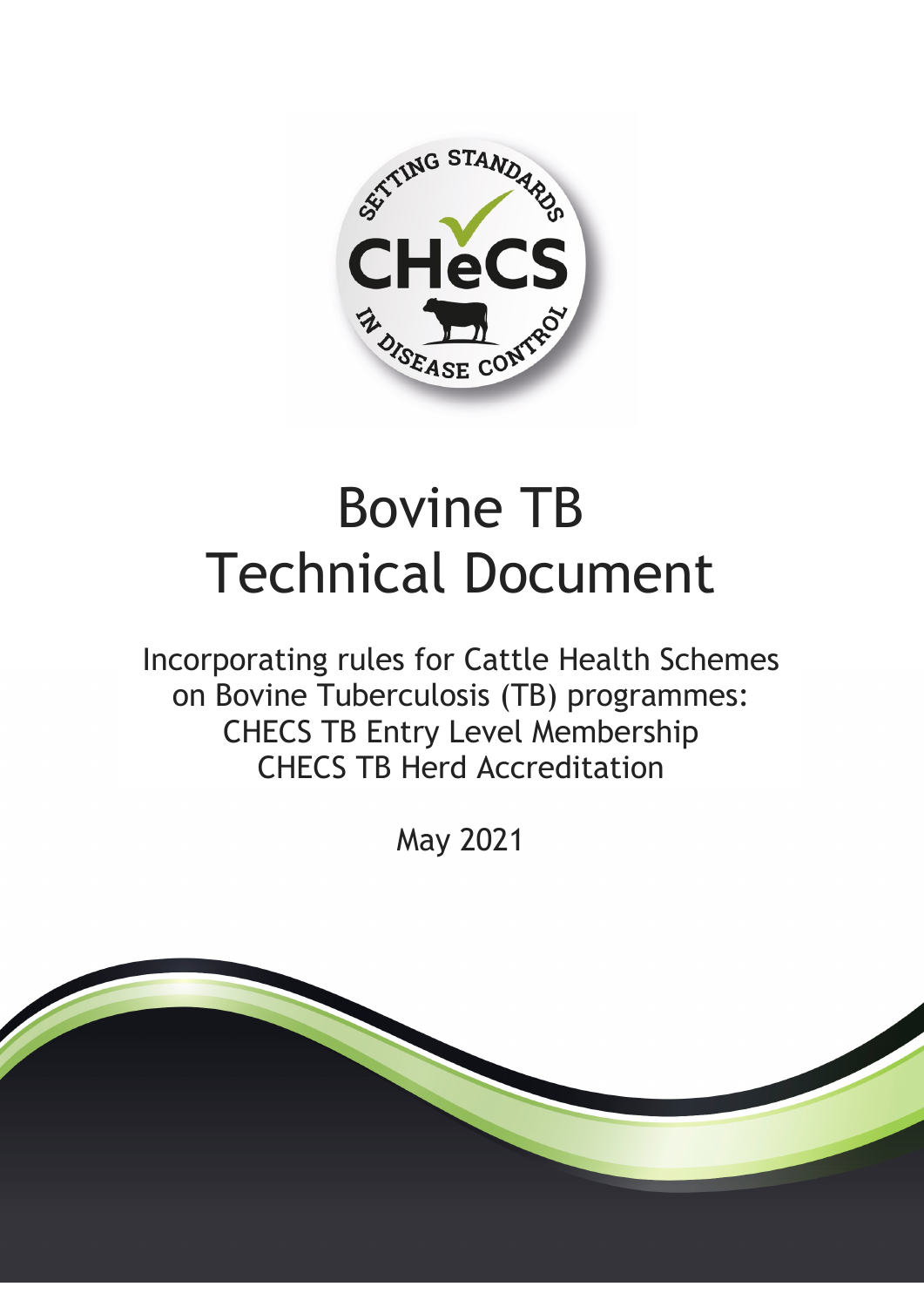# **Contents**

| $\mathbf 1$ .                                       |                                                                                                                                             |  |
|-----------------------------------------------------|---------------------------------------------------------------------------------------------------------------------------------------------|--|
| 2.                                                  |                                                                                                                                             |  |
| 3.<br>3.1<br>3.2<br>3.3<br>3.4                      |                                                                                                                                             |  |
| 4.<br>4.1<br>4.2<br>4.3<br>44<br>4.5                |                                                                                                                                             |  |
| 5.<br>5.1<br>5.2<br>5.3<br>5.4<br>5.5<br>5.6<br>5.7 | Risk Factor 2: Minimise TB risk from contact with cattle in other herds14<br>Risk Factor 4: Minimise spread of TB through muck or slurry 16 |  |
| 6.                                                  |                                                                                                                                             |  |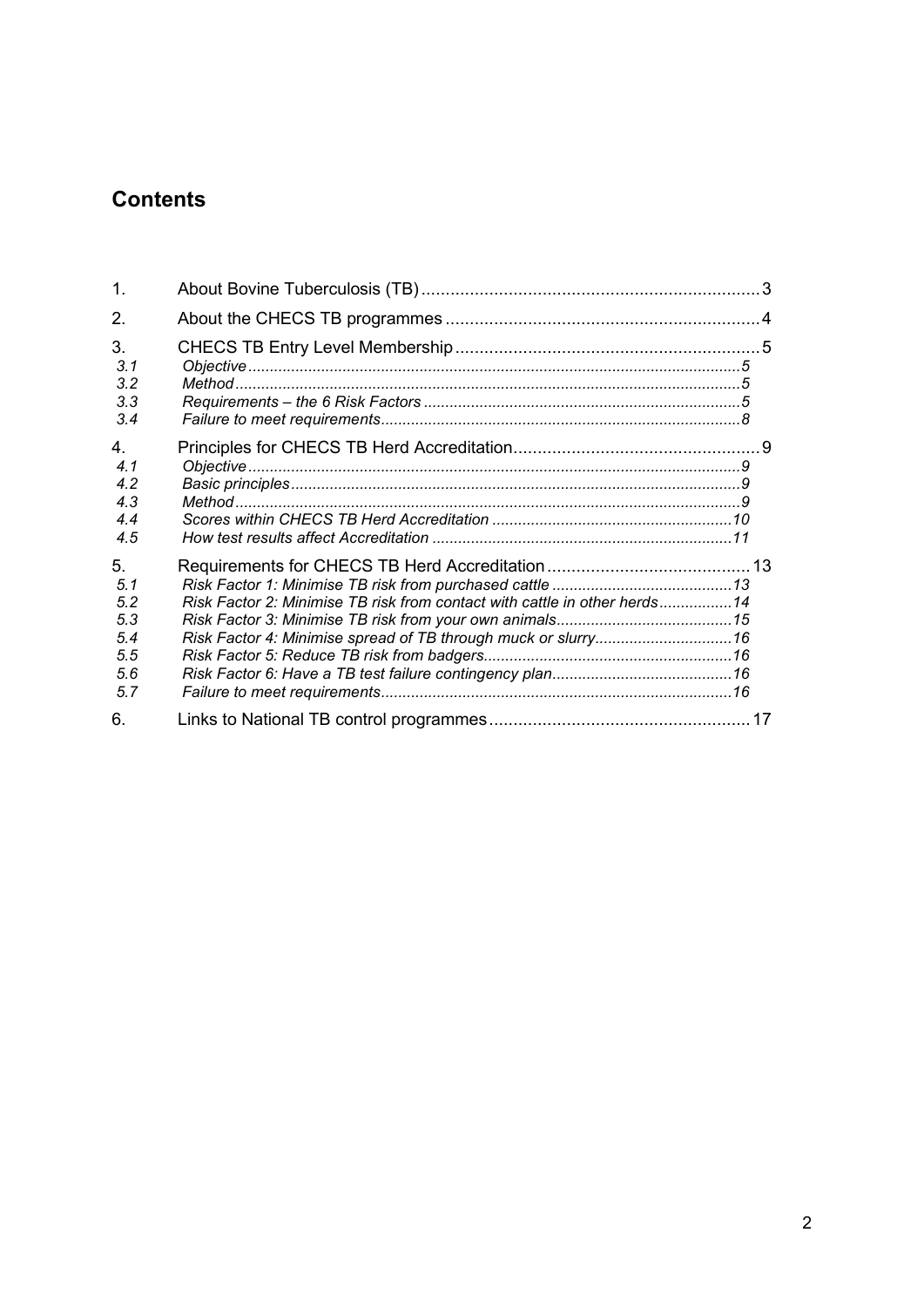# <span id="page-2-0"></span>**1. About Bovine Tuberculosis (TB)**

Bovine Tuberculosis is a chronic, contagious, primarily respiratory condition that affects cattle and other animals resulting in progressive wasting and, ultimately, death. It is caused by the bacterium *Mycobacterium bovis*.

*M. bovis* is shed in bodily secretions, especially respiratory secretions. It can infect a number of species. The main wildlife reservoir in the UK is the badger.

*M. bovis* is infectious to humans and caused a significant number of deaths in the UK prior to the introduction of pasteurisation of milk and routine meat inspection procedures.

The single intradermal comparative cervical tuberculin (SICCT or 'skin') test carried out on livestock is very valuable in diagnosing and managing TB on a herd basis. It is not, however, perfect, especially with respect to sensitivity. This means that a proportion of truly infected animals may give a negative test result (false negative). A proportion of skin tests carried out on individual animals prior to sale may therefore give a false negative result and cannot be absolutely relied upon.

The skin test is good at detecting cattle herds infected with TB. If a herd repeatedly tests negative for the disease the herd can be categorised as likely to be free of TB. Research has shown that a herd has to have tested clear for 10 years to provide the highest level of confidence that latent (hidden) TB infection is not present.

Because of the difficulties caused by false negative test results and the bacterium being maintained within a wildlife reservoir, eradication of TB is more difficult in comparison to some of the other diseases covered by the cattle health schemes. Herds in parts of the country where *M. bovis* infection is present in badgers may be exposed to a higher background level of 'environmental' infection compared with herds in non-endemic TB areas where risk arises primarily from cattle movements and residual, unidentified infection.

A simple test and cull programme is not sufficient to maintain freedom from TB infection. This must be supplemented by measures to mitigate the risk of stock with undisclosed infection being introduced into herds and implementing measures to limit contact with infected badgers.

Vaccination programmes for both badgers and cattle have a role to play in disease control. There is a licensed vaccine for use in badgers (BadgerBCGTM) but administration requires cage trapping and dosing by licensed individuals. At the time of writing there is no licensed cattle vaccine although field trials began in 2021 on the Cattle BCG vaccine and DIVA skin test. BCG-based vaccines do not provide complete protection against infection.

Please see [www.tbhub.co.uk](http://www.tbhub.co.uk/) for more information about TB.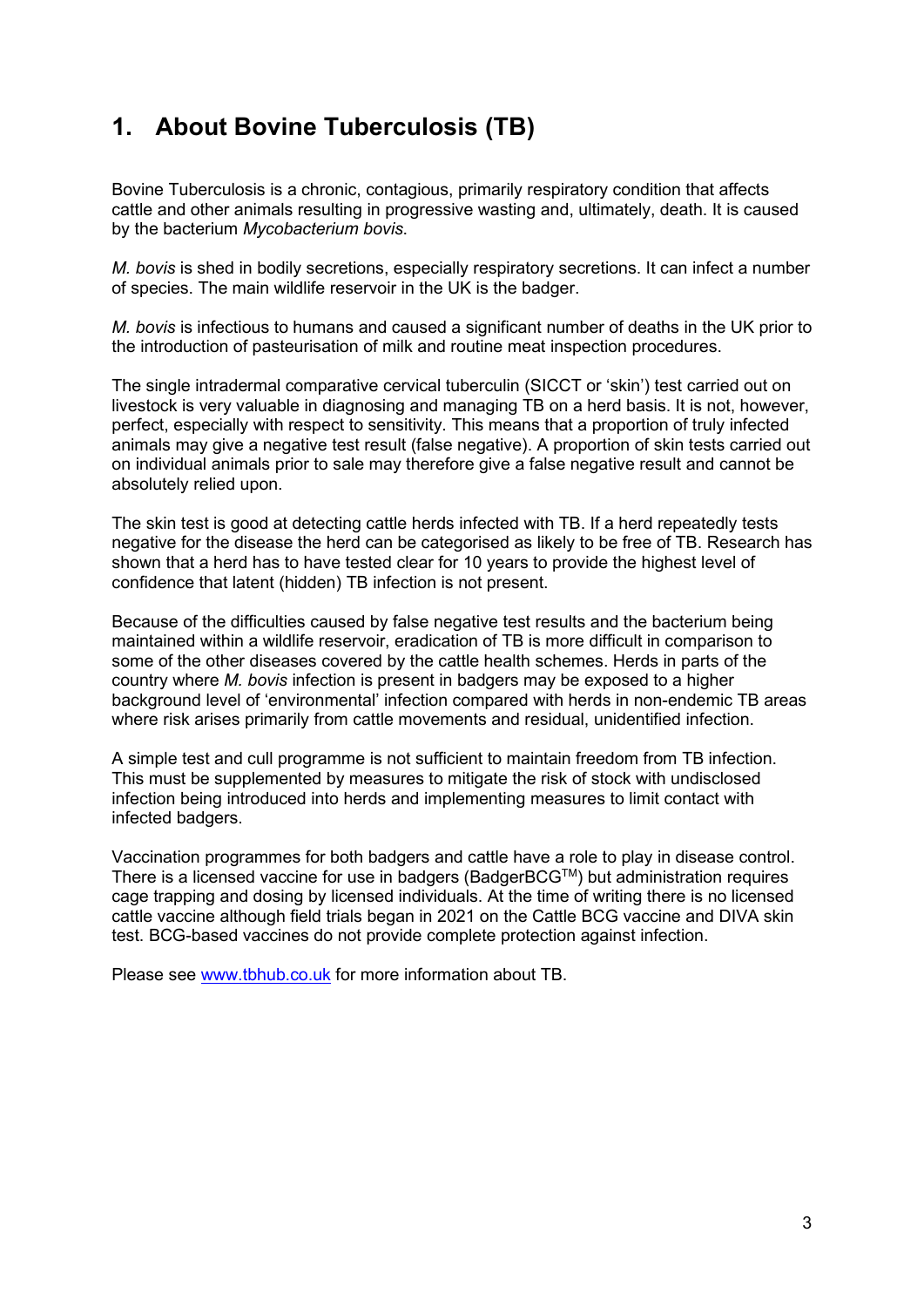# <span id="page-3-0"></span>**2. About the CHECS TB programmes**

The CHECS TB programmes aim to recognise and reward cattle farmers who take a proactive approach to controlling TB. CHECS TB Herd Accreditation has been available since 2016. CHECS TB Entry Level Membership was launched in 2021. Both are available from CHECS-licensed health scheme providers and operate on the principle of adopting good biosecurity measures and working with the herd veterinary surgeon to minimise the risk of TB entering the herd.

Good biosecurity is central to all CHECS disease reduction programmes, as is a planned approach to disease reduction in consultation with the herd vet. As well as reducing risk of infection, the programmes present risk-based trading opportunities as they signify that certain standards of biosecurity are being attained. In particular, CHECS TB Herd Accreditation offers benefits for farmers with a low risk of TB who farm in regions with a high risk of the disease, or those who wish to minimise exposure from bought-in animals.

An epidemiological analysis<sup>[1](#page-0-0)</sup> of 2019 TB data and historical trends by APHA found that 11% of breakdowns in the High Risk Area of England could be attributed to cattle movements; in the Edge Area this was 21%, and in the Low Risk Area, 38%. Similarly, in Wales the majority of TB breakdowns in the Low TB area are as a result of undetected infection brought in through cattle movements. Outside of low risk areas for TB, indirect contact between cattle and badgers is important and is likely to be the main route for infection. If indirect routes of infection can be identified and addressed, there is more opportunity to prevent infection entering the herd through targeted biosecurity.

CHECS TB Herd Accreditation is based on the findings of research<sup>2</sup> by Amie Adkins in 2015 on the risk of a herd contracting TB. The research showed that after a herd breakdown, the longer a herd went without a further breakdown, the lower the risk they had of being infected with TB, up until year 10. After this point, the time since the last breakdown had no impact on likelihood of another breakdown.

CHECS TB Entry Level Membership is founded on a concept raised in the Bovine TB Strategy Review published in October 2018[3](#page-3-2) authored by a team led by Sir Charles Godfray and commissioned by the Secretary of State to Defra. This report first used the term 'no regrets' biosecurity measures, meaning a range of relatively cheap actions a farmer can take to separate cattle from badgers, cattle from other cattle on neighbouring holdings and potentially infected from uninfected cattle. These interventions rely on common sense and require the application of some time and effort but not a large financial investment. Implementing these 'no regrets' biosecurity measures should reduce the risk of a TB breakdown. Please visit the CHECS website [www.checs.co.uk](http://www.checs.co.uk/) for an extensive range of answers to frequently-asked questions.

<sup>1</sup> Bovine TB epidemiology and surveillance in Great Britain, 2019 [https://www.gov.uk/government/publications/bovine-tb-epidemiology-and-surveillance-in-great-britain-](https://www.gov.uk/government/publications/bovine-tb-epidemiology-and-surveillance-in-great-britain-2019)[2019](https://www.gov.uk/government/publications/bovine-tb-epidemiology-and-surveillance-in-great-britain-2019)

<span id="page-3-1"></span> $2$  Development of risk-based trading farm scoring system to assist with the control of bovine tuberculosis in cattle in England & Wales (2016)

<https://www.checs.co.uk/wp-content/uploads/2016/11/Amie-Adkins-bTB-research.pdf> <sup>3</sup> Bovine TB Strategy Review, October 2018.

<span id="page-3-2"></span>[https://assets.publishing.service.gov.uk/government/uploads/system/uploads/attachment\\_data/file/75](https://assets.publishing.service.gov.uk/government/uploads/system/uploads/attachment_data/file/756942/tb-review-final-report-corrected.pdf) [6942/tb-review-final-report-corrected.pdf](https://assets.publishing.service.gov.uk/government/uploads/system/uploads/attachment_data/file/756942/tb-review-final-report-corrected.pdf)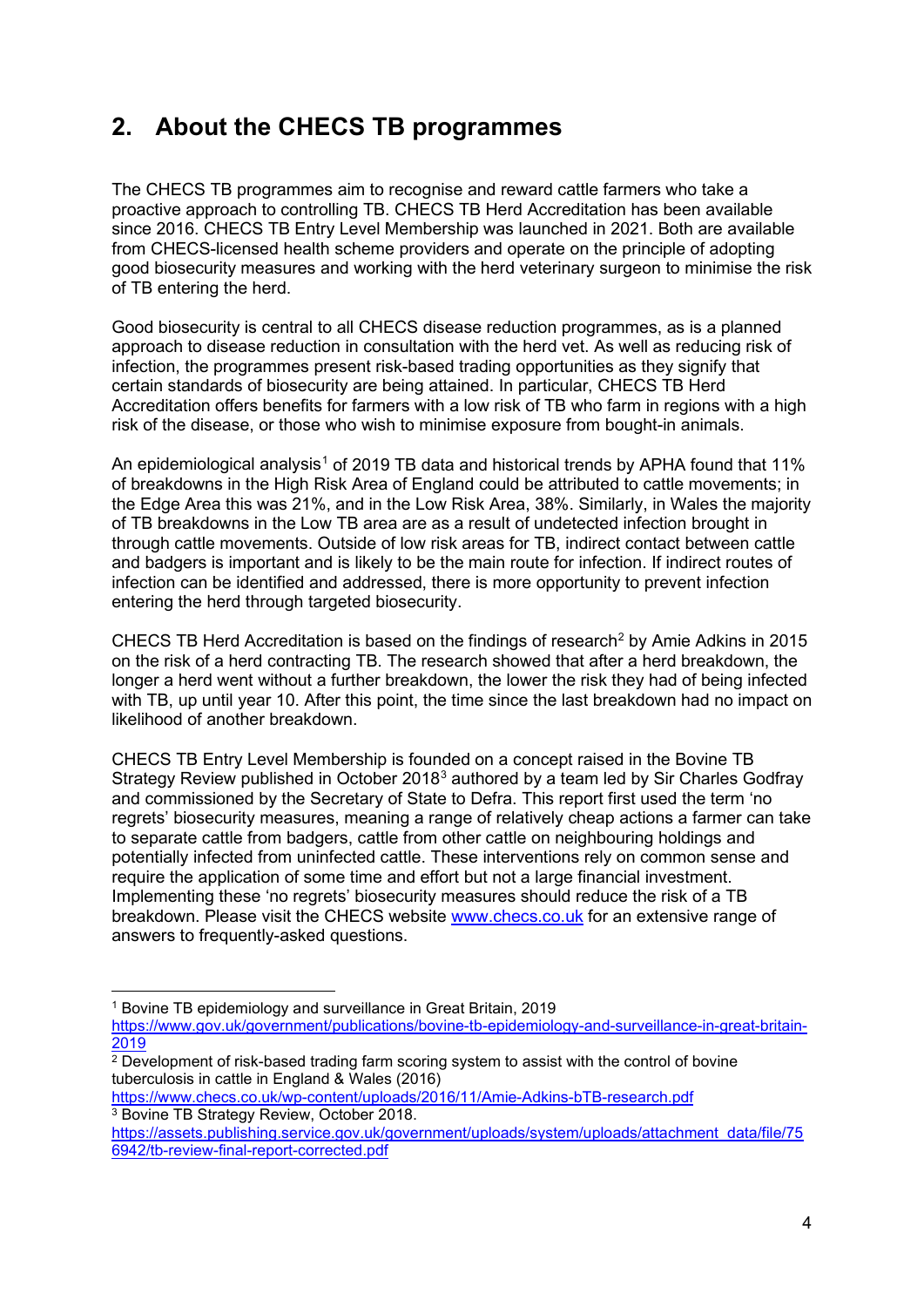# <span id="page-4-0"></span>**3. CHECS TB Entry Level Membership**

# <span id="page-4-1"></span>**3.1 Objective**

CHECS TB Entry Level Membership works on the principle that implementing a series of easily-achievable biosecurity measures can reduce the risk of a TB breakdown. Although TB risk can never be entirely eliminated, a British Cattle Veterinary Association (BCVA) TB-Accredited Veterinary Advisor (BATVA) can help you understand what you can do to start to mitigate that risk for your herd and build on those first steps thereafter. The concept of good biosecurity is one based on science and evidence of routes of transmission but these first steps are ones that all herd owners will see as common sense, requiring little time, effort or financial investment. They cover a range of risk categories and can be tailored to your business. The real value of CHECS TB Entry Level Membership is the ongoing relationship between herd owner and veterinary surgeon, and the ability to gradually build up herd resilience to this very damaging disease through measures that suit your individual circumstances.

# <span id="page-4-2"></span>**3.2 Method**

CHECS TB Entry Level Membership is a simple review of biosecurity measures which aims to provide vets and farmers with an opportunity to discuss TB risk on-farm at a basic level and for the farmer to engage in the concept of biosecurity risk pathways.

Working through a CHECS-licensed health scheme (list available from [www.checs.co.uk,](http://www.checs.co.uk/) farmers or cattle keepers undertake an annual assessment of biosecurity measures with their veterinary surgeon and submit the completed form back to the health scheme. The vet, the farmer and the health scheme each retain a copy of the completed form. In recognition of specialist knowledge concerning TB control and risk pathways, veterinary surgeons who sign off applications for CHECS TB Entry Level Membership will need to have completed the BATVA training course offered through the BCVA [\(www.bcva.org.uk](http://www.bcva.org.uk/) – search the menu under Continuing Professional Development).

From 1 August 2021, CHECS TB Entry Level Membership will form the basis for CHECS TB Herd Accreditation. Anyone joining or renewing CHECS TB Herd Accreditation will be required to have CHECS TB Entry Level Membership as a first step. Please visit the CHECS website [www.checs.co.uk](http://www.checs.co.uk/) for an extensive range of answers to frequently-asked questions.

# <span id="page-4-3"></span>**3.3 Requirements – the 6 Risk Factors**

Discuss the six TB risk factors below with your BATVA who will have undergone the required training and be able to discuss the most appropriate option(s) in each category for your farm. Please note; you must implement or meet at least one option in each of the six sections to qualify for CHECS TB Entry Level Membership. As a Member of CHECS TB Entry Level, you undertake to continue delivering to the agreed standards throughout the subsequent year and until your annual review.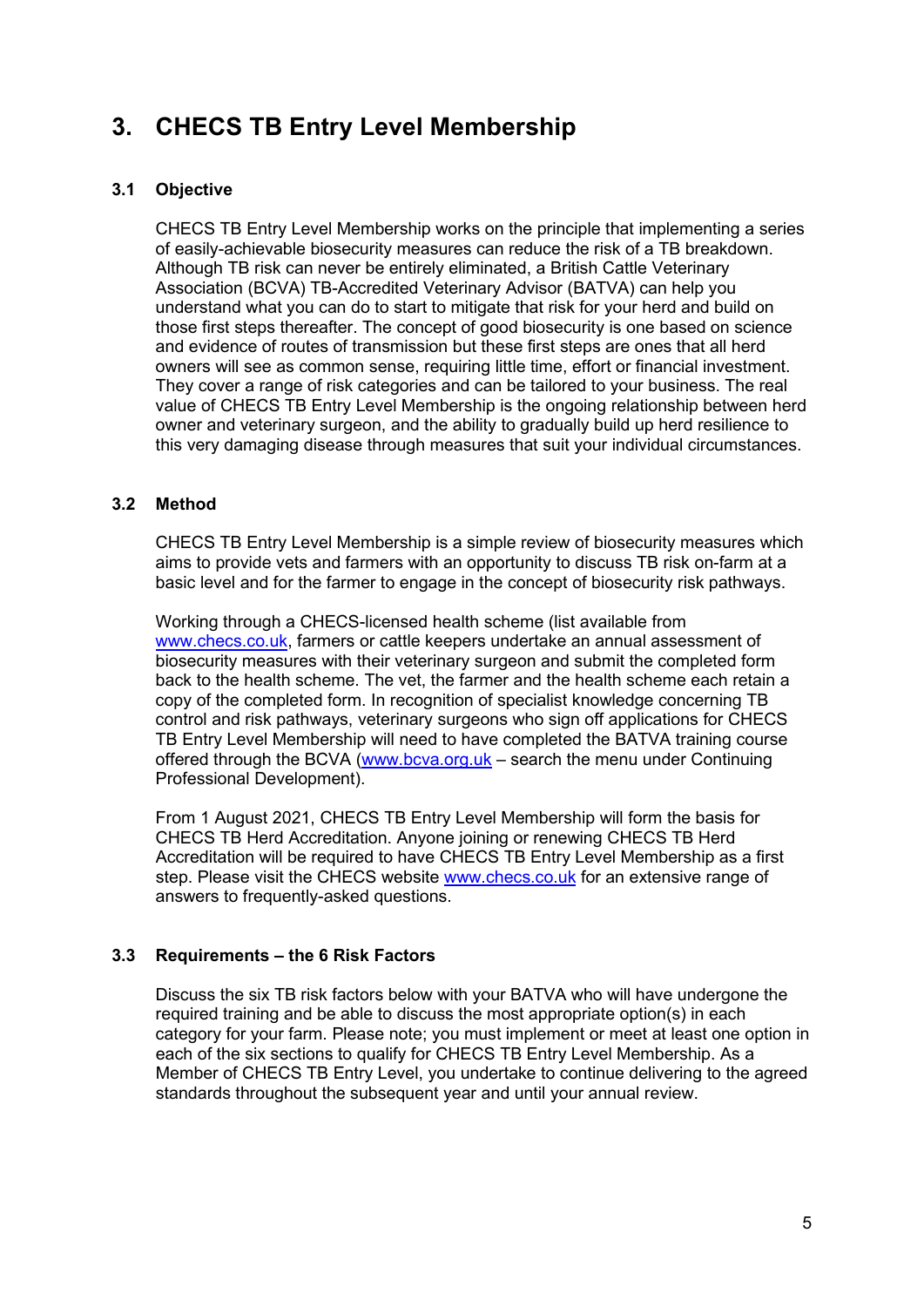# *3.3.1.Risk Factor 1: Minimise TB risk from purchased cattle*

Purchased animals constitute a risk of introducing TB infection into the herd. The tuberculin skin test has a moderate sensitivity with approximately one in five infected animals missed at standard interpretation. However, the longer a herd has been free of TB, the more you can trust its most recent skin test is truly clear. By understanding the TB risk from purchased stock, more informed purchasing and management decisions can be made. Options to meet this requirement are one of the following:

- *A. I never buy cattle in*
- *B. If purchasing cattle, I only buy from herds less risky than my own (herds which have been TB-free for as many years as mine, or more)*
- *C. Before I purchase cattle, I look up the seller's herd's TB history on ibTB [\(www.ibTB.co.uk\)](http://www.ibtb.co.uk/) to inform my purchasing decisions*
- *D. After purchase I look up the seller's herd's TB history on ibTB and alter my management of the purchased cattle depending on the TB risk*
- *E. I operate an Approved Finishing Unit (AFU) or Licensed Finishing Unit (LFU)*

# *3.3.2. Risk Factor 2: Minimise TB risk from contact with cattle in other herds*

TB can be spread between cattle in close contact directly and via aerosols. Ensuring cattle have no nose-to-nose contact over gates, fences or hedges will reduce, if not eliminate, the risk of TB spread from neighbouring cattle. Options to meet this requirement are one of the following:

- *A. I have no contiguous grazing with other cattle holdings*
- *B. I never graze cattle on contiguous grazing at the same time as my neighbour's cattle*
- *C. There is a three-metre, double-fenced gap between my cattle and my neighbour's cattle*
- *D. There is no opportunity for nose-to-nose contact between my cattle and my neighbours' cattle due to a large hedge or wall*
- *E. Temporary use of electric fencing alongside my boundary prevents nose-tonose contact between my cattle and my neighbour's cattle*
- *F. If I use common grazing, I comply with the TB protocol*
- *G. I operate an Approved Finishing Unit (AFU) or Licenced Finishing Unit (LFU)*

#### *3.3.3.Risk Factor 3: Minimise TB risk from your own animals*

An animal that gives a negative skin test result when re-tested following an inconclusive result is known as a resolved inconclusive reactor (IR). Resolved IRs are at an increased risk of having undisclosed *M. bovis* infection and in England must be restricted to the holding for life. Resolved IRs should be removed from the herd to slaughter as soon as possible and practical (the test that leads to restoration of the herd's officially TB free status). NOTE: under CHECS TB Herd Accreditation, this must be within six months of the initial inconclusive skin test result. Options to meet this requirement are one of the following:

- *A. I cull them as soon as possible after the clearing test (within the next month)*
- *B. I do not put them back in calf and cull them at the end of their lactation*
- *C. I do not put them back in calf and cull them when their current calf is weaned*
- *D. I finish them inside on farm for slaughter*
- *E. I sell them to an Approved Finishing Unit*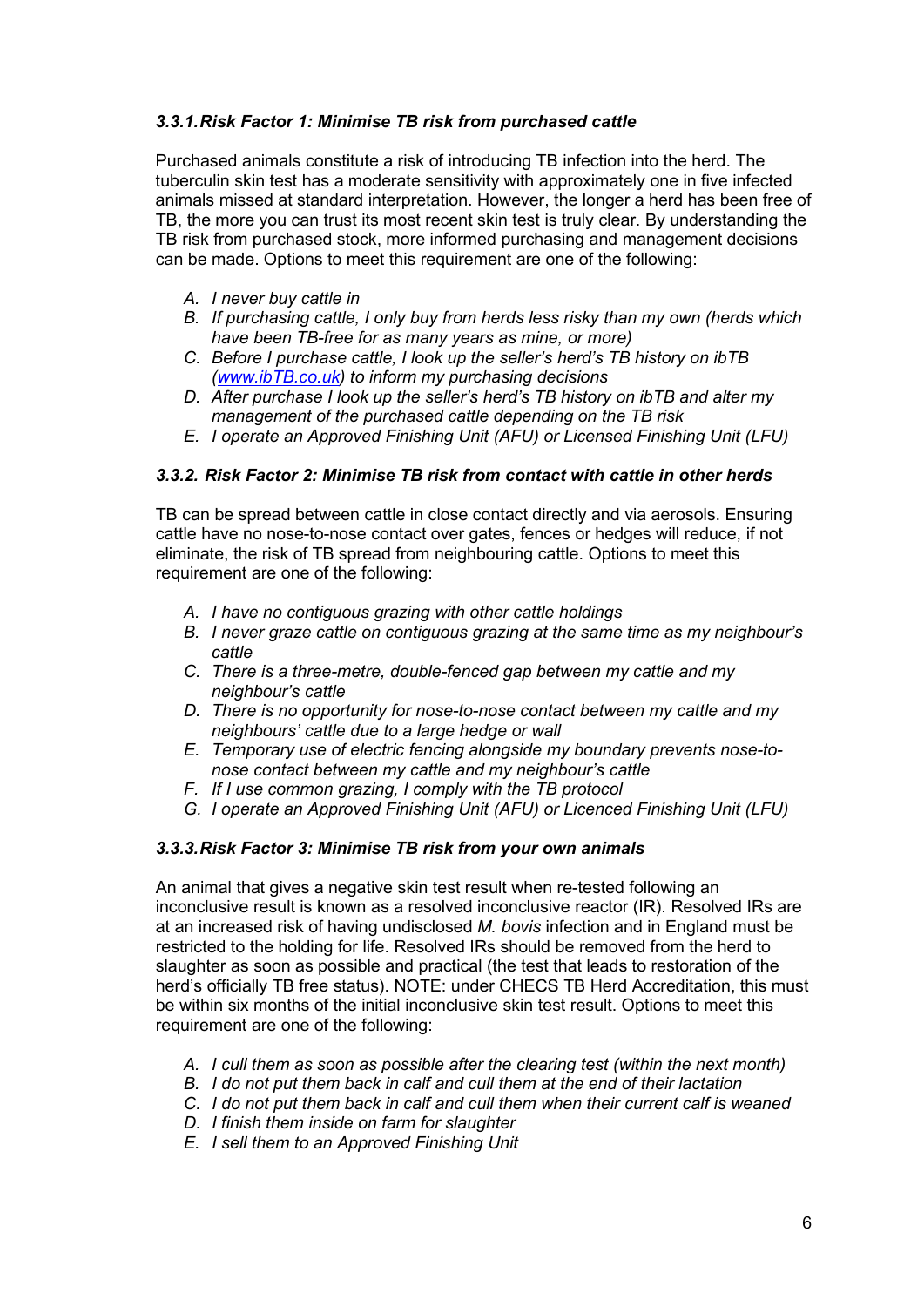# *3.3.4. Risk Factor 4: Minimise the spread of TB through muck or slurry*

*M. bovis* can live for up to three weeks in well-composted farmyard manure (muck) and around six months in slurry. *Ad hoc* sharing of equipment, perhaps due to machinery breakdowns, can save time and money in the short term but could be a risk for introducing TB on to your farm. Contractors can also be a risk due to the difficulty of adequately cleaning and disinfecting their machinery. Options to meet this requirement are one of the following:

- *A. I do not share my equipment or I have my own muck or slurry spreading equipment*
- *B. When using hired equipment or contractors, I ensure equipment is always visibly clean on arrival*
- *C. I ensure muck and slurry are spread onto arable land or mowing grass, or, if they are spread onto grazing grass, that grass will not be grazed by cattle for at least 60 days*
- *D. If importing cattle muck or slurry from other cattle holdings, I ensure it is not spread on to cattle grazing land*

#### *3.3.5.Risk Factor 5: Reduce TB risk to and from badgers*

Badgers are known to be an important vector in TB transmission between cattle holdings. TB-infected badgers can excrete *M. bovis* in saliva, urine, faeces and pus from wounds. The most common way for infected badgers to transmit TB to cattle is via contaminated feed and water, and this can be a relatively easy risk pathway to address. Biosecurity measures that reduce indirect and direct contact between cattle and badgers also protect the badger population from TB. Keeping badger populations TB-free where they are not endemically infected is vital. With assistance from your BATVA, you should be able to recognise active and inactive badger setts, latrines and runs. Being aware of the badger activity on your farm can help prioritise areas to protect. Options to meet this requirement are detailed below. You must first choose A, B or C. If you select A or B, you must then select **at least one** option from i), ii), iii) or iv):

- *A. I have produced a simple map of badger activity on my farm for use throughout the year, to record seasonal sett use, runs and latrines. Where badger activity is identified I am reducing risk from contamination of water troughs and feed by (you must select at least one):*
	- *i) Badger-proofing vulnerable water troughs*
	- *ii) Feeding from badger-proof troughs*
	- *iii) Badger-proofing licks*
	- *iv) Protecting stored feeds from badgers*
- *B. I am using wildlife cameras in yards to identify areas of badger activity. Where badger activity is identified I am reducing risk from contamination of water troughs and feed by (you must select at least one):*
	- *i) Badger-proofing vulnerable water troughs*
	- *ii) Feeding from badger-proof troughs*
	- *iii) Badger-proofing licks*
	- *iv) Protecting stored feeds from badgers*
- *C. I operate an Approved Finishing Unit (AFU) or Licensed Finishing Unit (LFU)*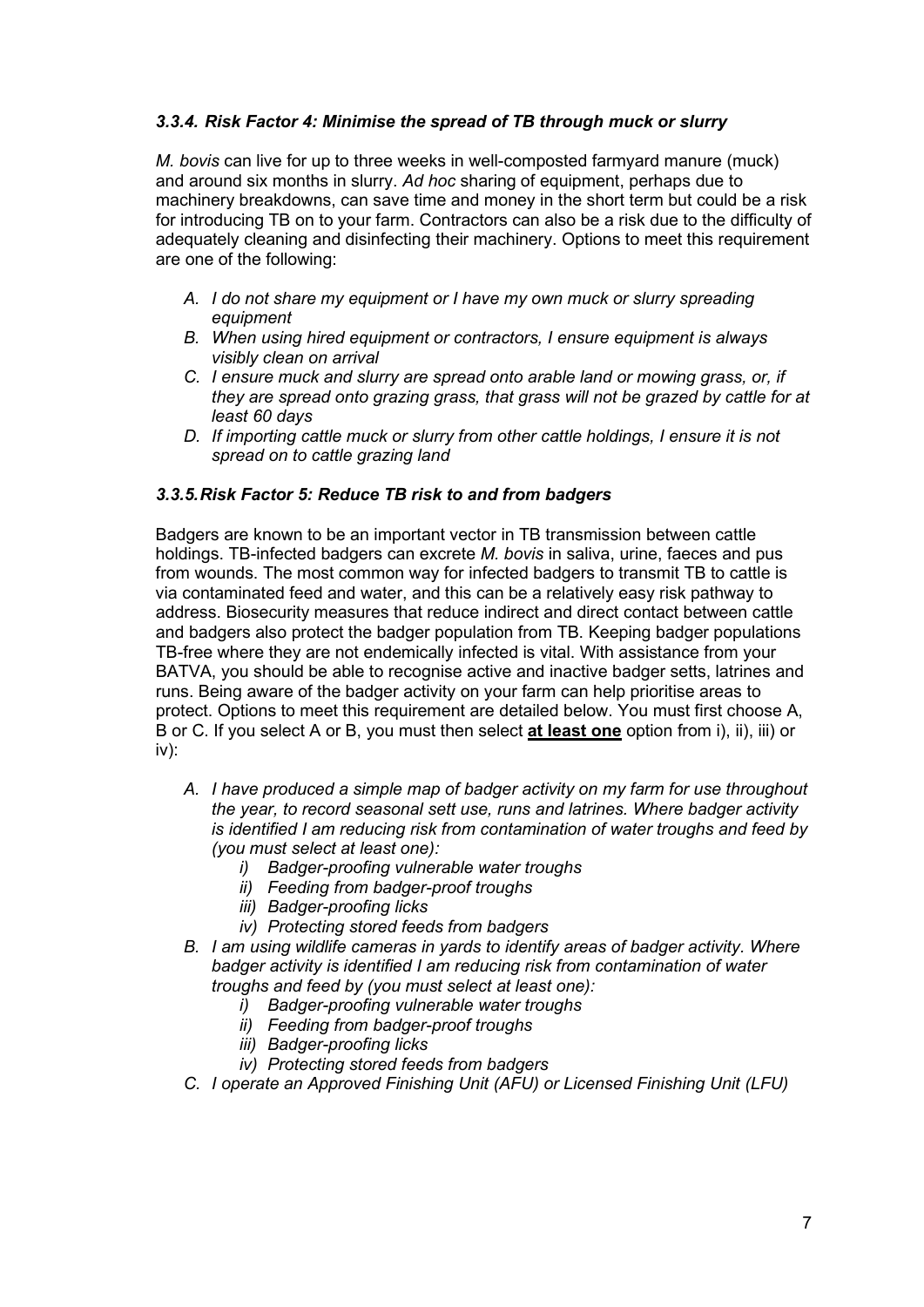# *3.3.6. Risk Factor 6: Have a TB test failure contingency plan*

A TB breakdown can have unforeseen consequences for animal health and welfare, farmer mental health and farm finances. Identifying which areas of the business would be affected by a breakdown and discussing options available to you with your BATVA can reduce the disruption a breakdown can cause. Options to meet this requirement are one of the following:

- *A. I finish all stock on farm or can finish all stock on farm*
- *B. I have a plan for youngstock leaving the farm*
- *C. I have a plan to be able to replace stock*
- *D. I operate an Approved Finishing Unit (AFU) or Licensed Finishing Unit (LFU)*

#### <span id="page-7-0"></span>**3.4 Failure to meet requirements**

In line with other CHECS disease programmes, participants are expected to renew within one month of the due date. If failures are detected at any time through the auditing process, CHECS TB Entry Level Membership will be suspended with immediate effect until the requirements are met. If you are also CHECS TB Herd Accredited, losing CHECS TB Entry Level Membership will, from August 2021, mean the suspension of CHECS TB Herd Accreditation as well.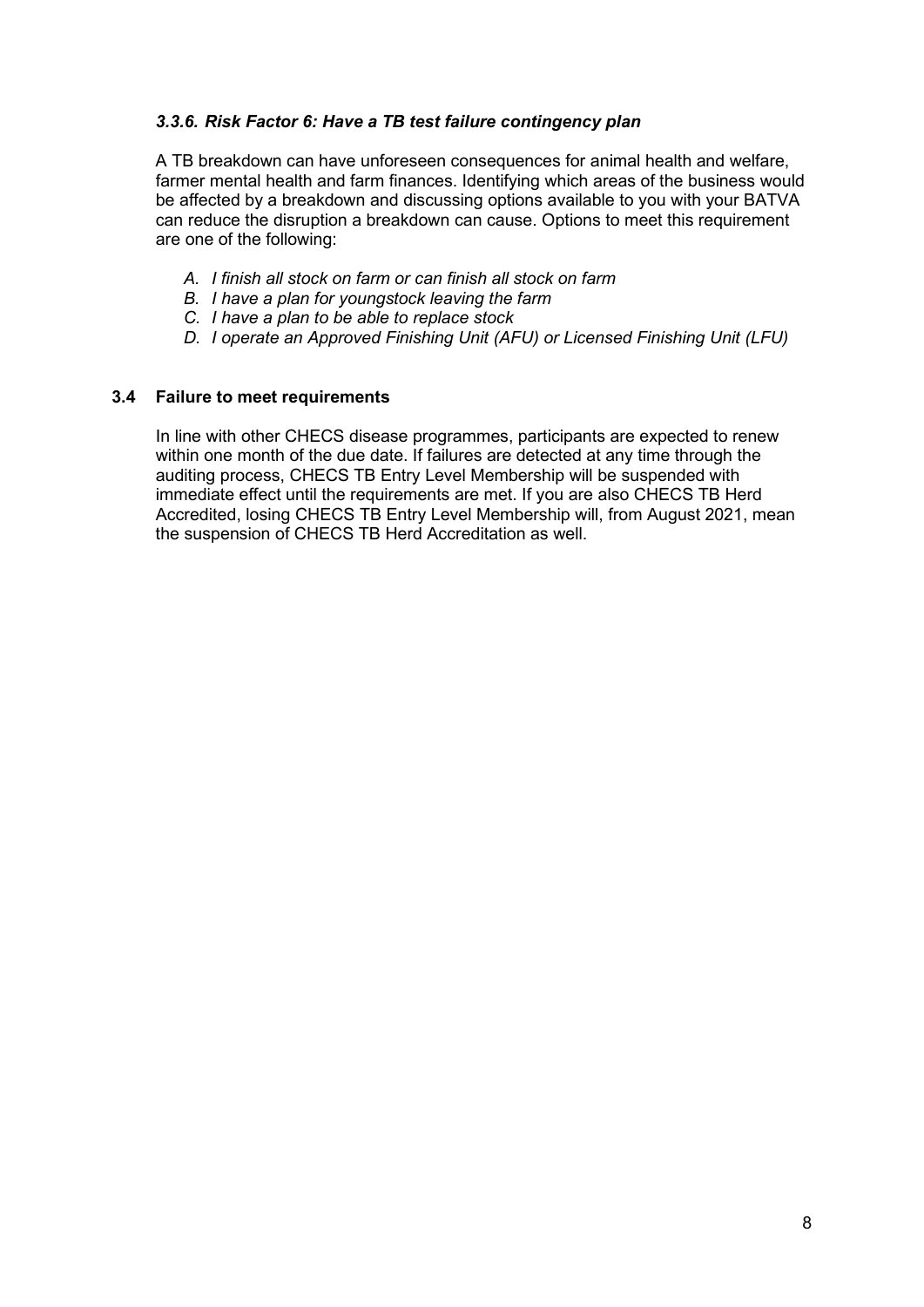# <span id="page-8-0"></span>**4. Principles for CHECS TB Herd Accreditation**

# <span id="page-8-1"></span>**4.1 Objective**

CHECS TB Herd Accreditation builds on the reduced risk of a TB breakdown conferred by CHECS TB Entry Level Membership. TB Herd Accreditation provides a system by which herds can be assessed and graded according to risk of a TB breakdown. This enables herds to reduce their disease risk further and facilitates trade between herds in a way that minimises disease spread. CHECS TB Herd Accreditation covers both beef and dairy herds.

# <span id="page-8-2"></span>**4.2 Basic principles**

CHECS TB Herd Accreditation scores are herd-level and only apply to homebred animals so cannot be used when selling animals that have been brought into the herd, irrespective of the status of the herd they have come from. Hence CHECS TB Herd Accreditation scores can only be used for the first sale; after that, the animal must be sold without a declared score.

All eligible animals must be presented for statutory TB testing when required. The facilities for testing must be such that the test can be carried out and completed accurately and safely. All animals must be identifiable by their unique ear tags or by electronic ID. Engagement with CHECS TB Entry Level Membership and the TB Advisory Service (TBAS) in England or Cymorth TB in Wales is recommended for herds that have joined CHECS TB Herd Accreditation to reduce the risk of a herd breakdown as much as possible.

#### <span id="page-8-3"></span>**4.3 Method**

In the first instance, farmers or animal keepers should apply to one of the participating health schemes listed on the CHECS website [\(www.checs.co.uk\)](http://www.checs.co.uk/). You will be asked to fill out a form and sign a data sharing agreement that allows the health scheme to let APHA know you have joined CHECS TB Herd Accreditation, and allows APHA to send your herd's TB test history and any new data to the health scheme so it can allocate a CHECS TB Herd Accreditation score. Any change to your herd's record regarding TB testing, restrictions, breakdowns or clear tests will be notified to the health scheme so that your score can be changed accordingly.

All cattle herds are classed as Officially TB Free (OTF) if their TB tests are up-to-date and there is no suspicion of TB infection within the herd. Your herd may progress from a CHECS TB Herd Accreditation score of 0 to 10, with the higher numbers indicating lower TB risk. There are also mandatory requirements that support the control and of TB (see Section 5).

To calculate the number of years since the last TB breakdown (if applicable), the date that movement restrictions were lifted at the end of the last TB breakdown (TB10 issue date) is used. The score is counted as completed years since that date hence the score is 0 until a full year has passed, when the score will become 1, and so on. The date the herd first achieved a particular score will be included on the Certificate of Accreditation. Should a herd, having reached a particular score, fail to meet the standard and lose its score, but subsequently regain its original score, the date on the certificate will be the date that score was regained.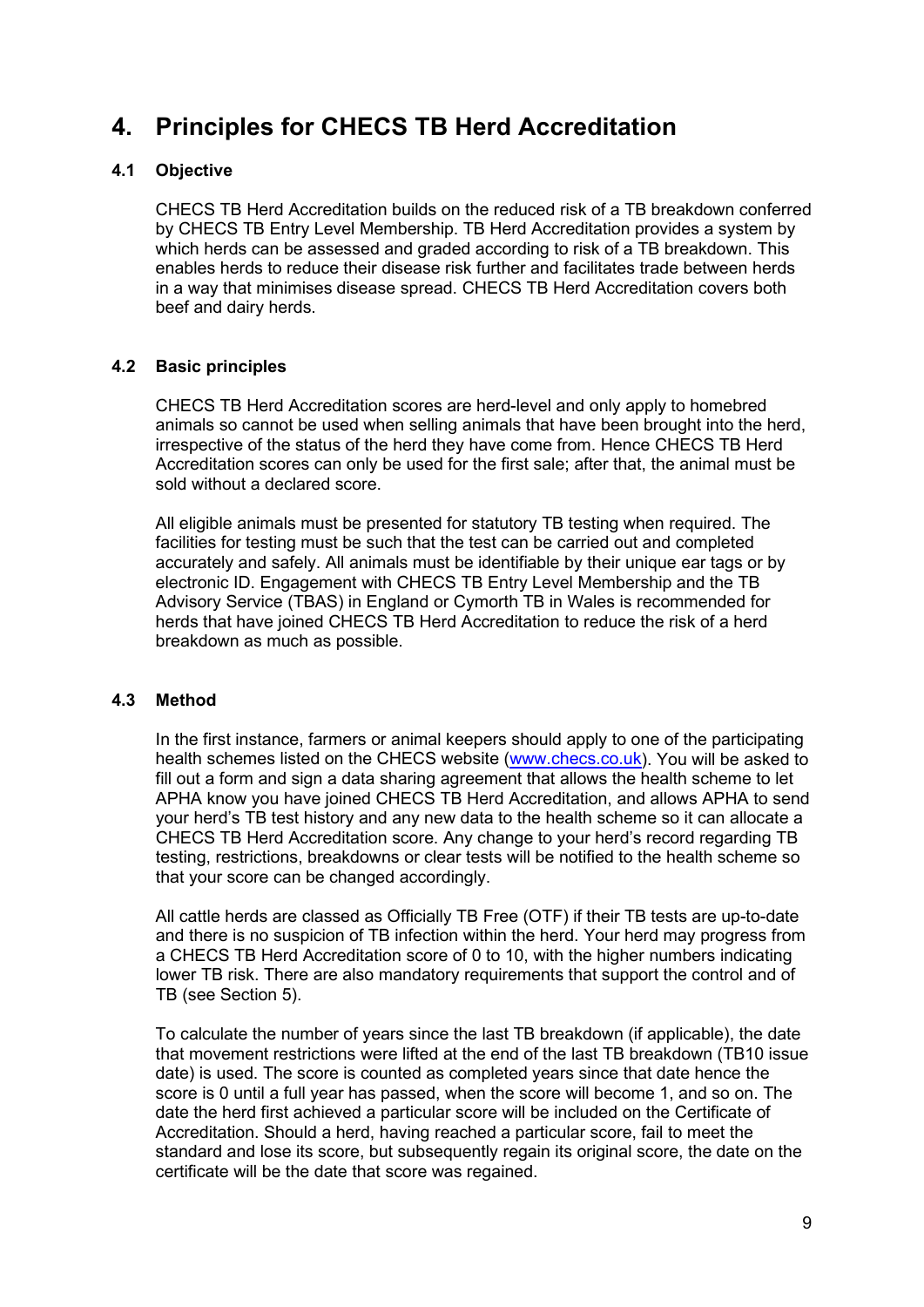The herd's veterinary surgeon must make an annual declaration that the farmer is continuing to abide by the mandatory biosecurity measures required by the programme.

It is recognised that herds may choose to test animals and conduct an independent risk assessment outside of the mandatory requirements of this programme. These herds will remain 'unclassified' and will be considered to be of unknown risk of being a source of TB-infected stock for the purposes of this programme.

Please note, statutory control measures are legal requirements that must continue to be observed, irrespective of membership of the CHECS programme. However, the CHECS programme introduces additional measures to reduce risk of exposure to TB and introduction of infection into the herd.

Please visit the CHECS website [www.checs.co.uk](http://www.checs.co.uk/) for an extensive range of answers to frequently-asked questions.

# <span id="page-9-0"></span>**4.4 Scores within CHECS TB Herd Accreditation**

Statutory routine surveillance TB testing is completed at intervals set according to the national TB disease control programme (see links at end of document), which may be subject to changes according to regional or local disease prevalence and incidence, and according to individual herd risk. Accreditation scores for herds in the scheme are set according to the number of years that the herd has been OTF, up to 10 years, as seen in the examples below.

#### *4.4.1.Score 10*

- The herd is OTF and there has not been a TB breakdown within the herd for 10 years or more
- All required statutory herd tests have been completed in accordance with the required testing regime for this herd
- The herd is operating within a CHECS-licensed health scheme, is adhering to the CHECS TB Herd Accreditation standards and has a current herd health plan covering the required aspects.

#### *4.4.2.Score 9*

- The herd is OTF and there has not been a TB breakdown within the herd for nine full years.
- All statutory herd tests have been completed in accordance with the required testing regime for this herd.
- The herd is operating within a CHECS-licensed health scheme, is adhering to the CHECS TB Herd Accreditation standards and has a current health plan covering the required aspects.

There will be a score corresponding to each number of years since the herd regained OTF status after a breakdown (see additional notes) down to: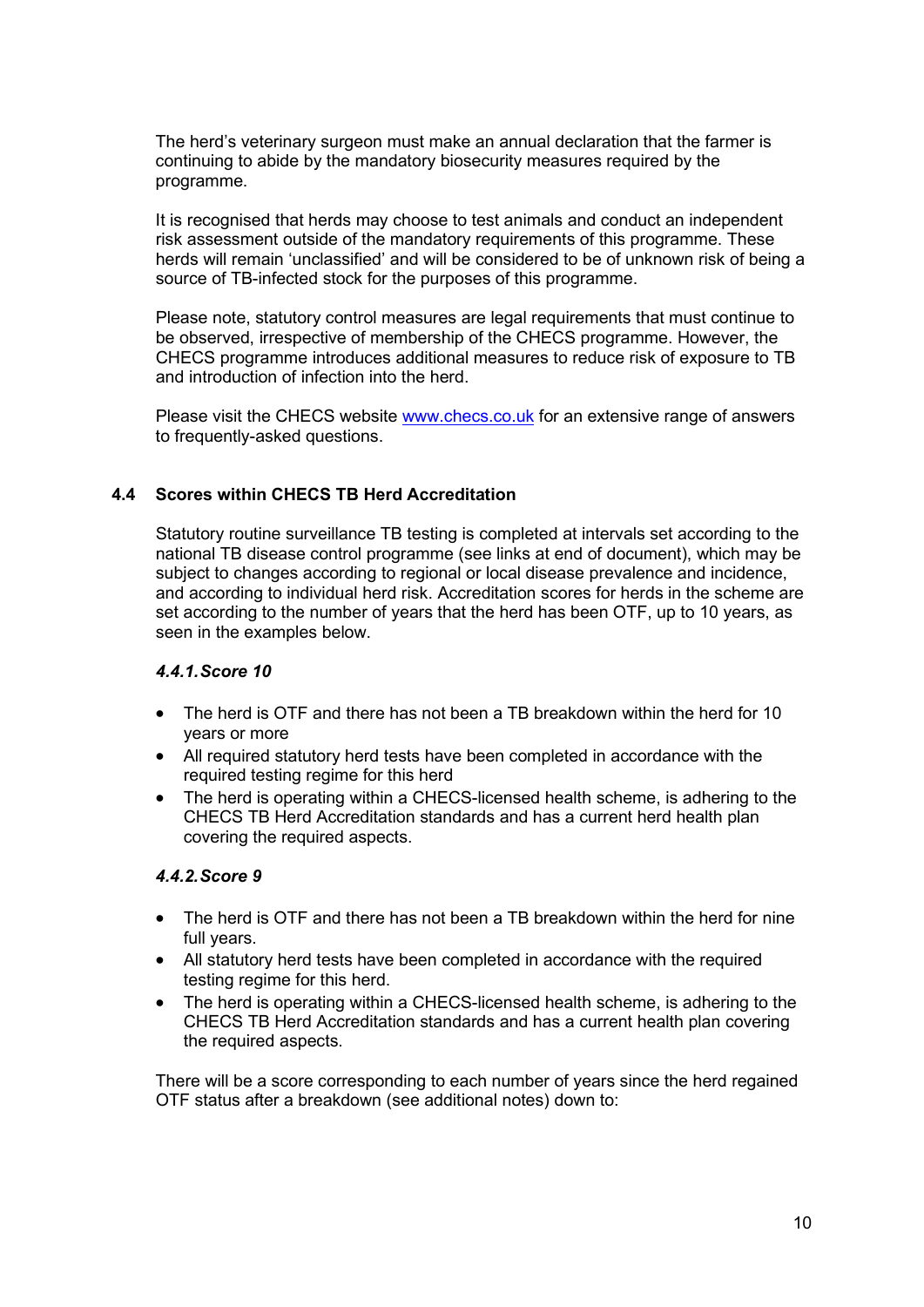# *4.4.3.Score 0*

- The herd must be OTF
- There has been a TB breakdown within the herd in the past year
- All statutory herd tests have been completed in accordance with the required testing regime for this herd.
- The herd is operating within a CHECS-licensed health scheme, is adhering to the CHECS TB Herd Accreditation standards and has a current health plan covering the required aspects.

#### <span id="page-10-0"></span>**4.5 How test results affect Accreditation**

#### *4.5.1.Definition of a clear TB test*

In accordance with statutory testing, for a herd test to be clear all animals eligible to be tested must be tested with a negative result. Any animal with an inconclusive result must have further testing carried out with negative results to demonstrate it is not a test positive animal. Until all animals have achieved a negative result, the herd will remain at CHECS TB Entry Level Membership only with CHECS TB Herd Accreditation suspended. If no test positive animals are found, the herd will regain its original score when CHECS TB Herd Accreditation is reactivated. However, 5.3.2 should be noted with regards to inconclusive reactors.

#### *4.5.2.Definition of a TB breakdown*

A TB breakdown within the herd is deemed to have occurred when a test positive animal, reactor or inconclusive reactor has been disclosed at any statutory or private TB test conducted on the herd, or a culture positive slaughterhouse case has been found in an animal originating from the herd.

#### *4.5.3.Test positive animals in the herd*

Any animal that tests positive for TB by the tuberculin skin test, interferon-gamma test or any other validated test that leads to loss of OTF status, or has lesions suspicious of TB at post-mortem, or a positive *M. bovis* culture is a positive animal and must be reported to APHA or the appropriate authority.

If a test positive animal is identified in a herd through statutory or private testing, CHECS TB Herd Accreditation will be suspended until a TB10 notice is issued by APHA to lift herd movement restrictions; however, CHECS TB Entry Level Membership will be retained provided the required biosecurity standards are still being met. The herd will only have CHECS TB Herd Accreditation reinstated, regaining score 0, once no longer under movement restrictions. The same applies if a test positive added animal is identified in a herd through post-movement testing unless it is confirmed that CHECS TB Herd Accreditation standards (biosecurity and quarantine measures) have been sufficiently observed to allow the herd to retain its original score once no longer under restriction.

#### *4.5.4.Positive test result in an added animal*

Disclosure of a test positive animal, reactor or inconclusive reactor that is in quarantine, or if a culture positive slaughterhouse case has been found in an animal originating from quarantine, this does not constitute a TB breakdown under CHECS rules.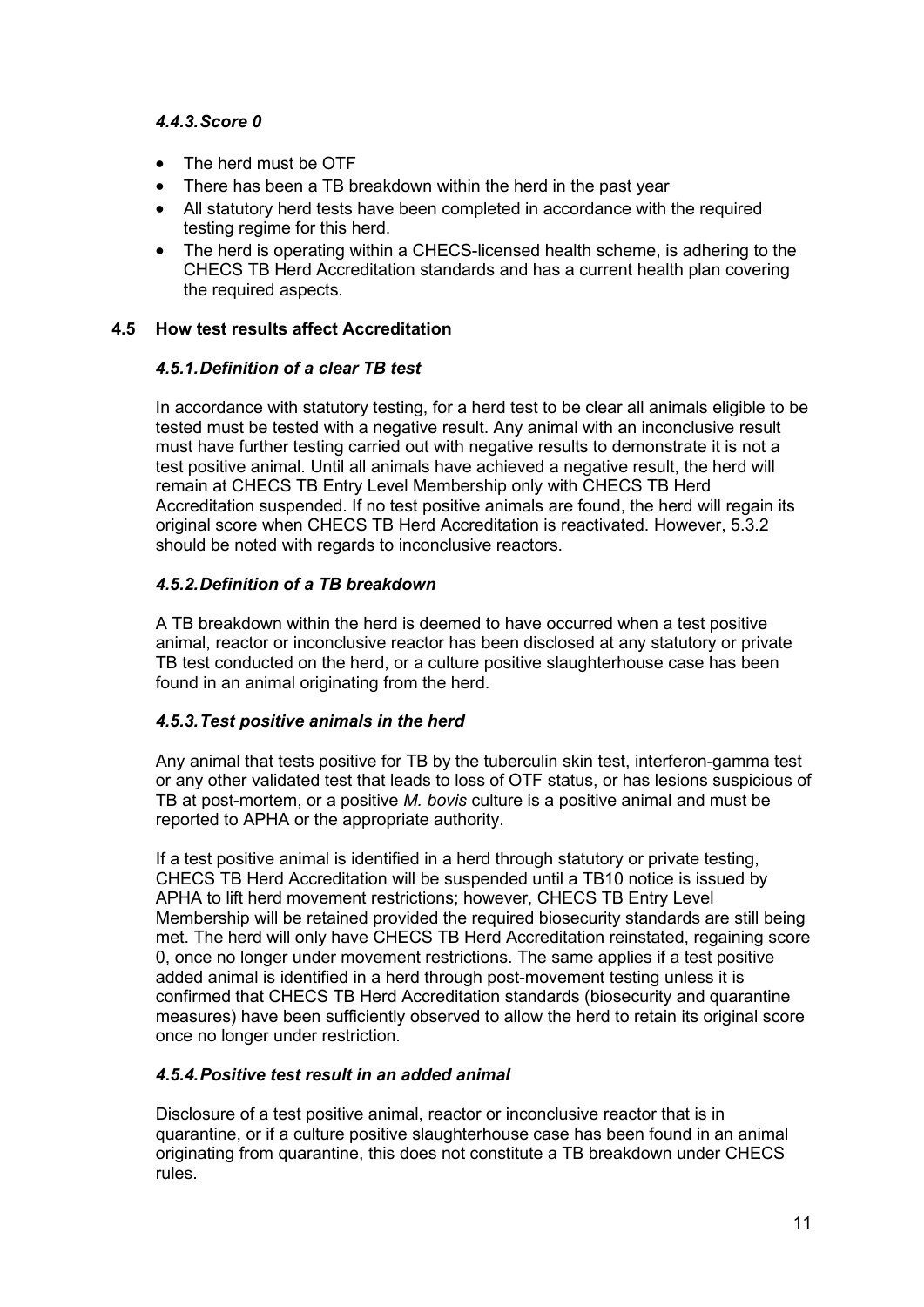However, if an added animal tests positive while in quarantine, the whole of the holding is still subject to restriction in line with statutory requirements. During this period, the herd will retain CHECS TB Entry Level Membership provided the required biosecurity standards are still being met, but CHECS TB Herd Accreditation will be suspended until a TB10 notice is issued by APHA to lift herd movement restrictions. If during the consequent tests no test positive animals are found outside of quarantine, the herd will be restored to its previous CHECS TB Herd Accreditation score as from the date the herd regained OTF status. This will require certification by both the keeper and their veterinary surgeon that the test positive animals were only found in the quarantine facility and that quarantine was maintained.

If the quarantine facility is on a separate holding with a separate county parish holding (CPH) number then the main holding may be unaffected by the statutory restrictions and therefore its CHECS TB Herd Accreditation score would be maintained. APHA may, however, require that the whole herd is restricted and undergoes a check test.

If a suspected slaughterhouse case is found, CHECS TB Herd Accreditation will be suspended until that case is confirmed to be negative by culture. However, CHECS TB Entry Level Membership will be retained provided the required biosecurity standards are still being met.

# *4.5.5.Offspring of, or calves reared by, female test positive animals*

Any calf under twelve months old that has been reared by a cow recognised as a test positive animal must be subjected to a skin test after a suitable interval if this has not already taken place as part of the herd test. It is also highly recommended that additional more sensitive private TB testing is also carried out, subject to appropriate permission from APHA.

To maintain the herd's CHECS TB Herd Accreditation score, the calf should be kept in isolation until it has tested clear. The clear skin test must be carried out at least 60 days after weaning.

Any calf that has been reared by a cow since the time the cow was recognised as a test positive animal must not be retained for breeding or sold as a breeding animal.

#### *4.5.6.Officially TB-Free Suspended & Officially TB-Free Withdrawn herds[4](#page-11-0)*

Herds yet to regain OTF status after a TB breakdown will maintain CHECS TB Entry Level Membership – provided the required biosecurity standards are still being met – until OTF status is regained, when they will regain CHECS TB Herd Accreditation score 0 (provided they are still meeting the required CHECS TB Herd Accreditation standards).

This does not apply to herds which have experienced a breakdown from an added animal in isolation, which has had no contact with the rest of the herd, which will have their previous score reinstated once OTF again (see note in 4.5.4).

OTFS and OTFW herds will continue as Members of CHECS TB Entry Level throughout any periods of restriction, provided they continue to comply with those biosecurity requirements.

<span id="page-11-0"></span><sup>4</sup> Classifications of TB breakdowns can be found on the TB hub, see [https://tbhub.co.uk/advice](https://tbhub.co.uk/advice-during-a-tb-breakdown/actions-once-tb-is-suspected-or-confirmed/)[during-a-tb-breakdown/actions-once-tb-is-suspected-or-confirmed/](https://tbhub.co.uk/advice-during-a-tb-breakdown/actions-once-tb-is-suspected-or-confirmed/)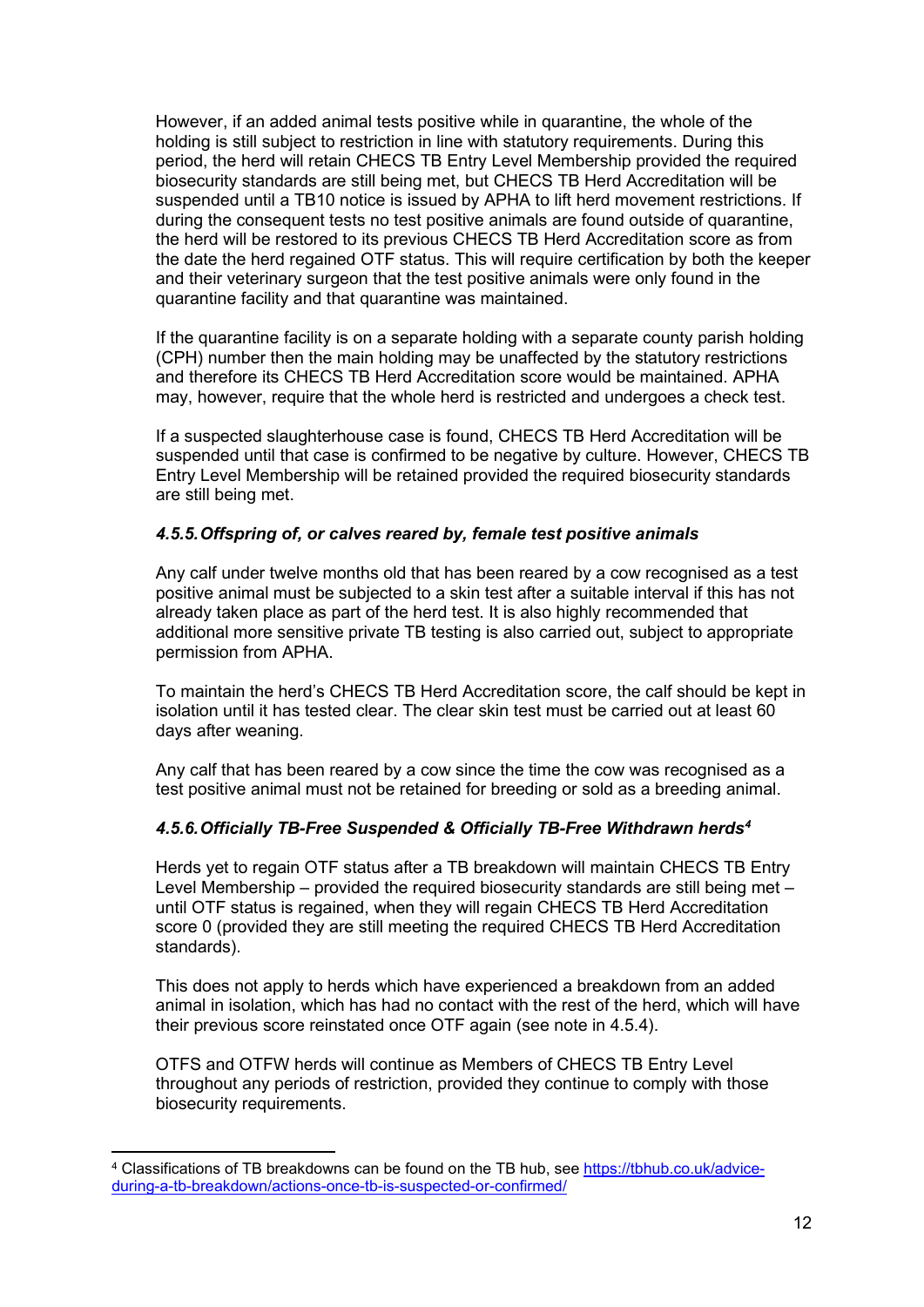# <span id="page-12-0"></span>**5. Requirements for CHECS TB Herd Accreditation**

The following sections detail the requirements for herds participating in CHECS TB Herd Accreditation. While a number of criteria are offered as either/or options under the same headings in CHECS TB Entry Level Membership, you should note that you may be required to meet more than one criteria when stepping up to CHECS TB Herd Accreditation. This is explained under each heading. Further guidance on biosecurity for TB control can be found at [www.tbhub.co.uk/biosecurity.](http://www.tbhub.co.uk/biosecurity) Herd owners, managers and veterinary surgeons participating in a cattle health scheme must be familiar with this advice and must achieve the requirements to retain CHECS TB Herd Accreditation and current scores.

A herd health plan covering the control of TB must be in place as part of the requirements of CHECS TB Herd Accreditation. It must be updated at least annually and signed off by both the herd's private veterinary surgeon and by the herd owner or manager. The health plan must be available to the health scheme provider within one week, on request. The herd health plan must cover the aspects listed in this document.

# <span id="page-12-1"></span>**5.1 Risk Factor 1: Minimise TB risk from purchased cattle**

#### *5.1.1.Added new animals*

Unless an animal to be introduced into the herd has resided since birth in a lowincidence area (the Low Risk Area of England, Scotland or the Low TB area in Wales), it must be subjected to a pre-movement skin test at the holding of origin within 60 days of the proposed introduction.

Post-movement skin testing of added animals is compulsory for members of CHECS TB Herd Accreditation unless the animals have resided since birth in a CHECS TB Herd Accredited score 10 herd where there is no statutory requirement for premovement testing. The post-movement test must be conducted between 60 and 120 days after arrival. Pre- and post-movement testing is paid for by the keeper unless it happens to coincide with a statutory test.

On entry to the herd it is recommended that all added animals are placed in quarantine and the general CHECS rules on isolation and testing apply. Observing these rules means that in the case of a positive test result, the animal will not affect the herd's CHECS TB Herd Accreditation score once the herd is no longer under movement restrictions. It is, however, not compulsory for the added animals to be kept in quarantine until the post-movement skin test has been conducted but if the added animal then fails the skin test outside of quarantine, the herd will be deemed to have suffered a breakdown under CHECS standards and the herd will drop to score 0 once OTF status has been regained (see 4.5.6).

All post-movement testing must be conducted by an Official Veterinarian (OV) working within the veterinary practice responsible for monitoring the CHECS standards on the farm. The veterinary surgeon concerned can then certify that the animal has been in quarantine and CHECS standards are being observed.

In England only, with prior permission from APHA, consideration should be given to testing added animals while in quarantine using the interferon-gamma test, or more sensitive serological tests such as the World Organisation for Animal Health (OIE)-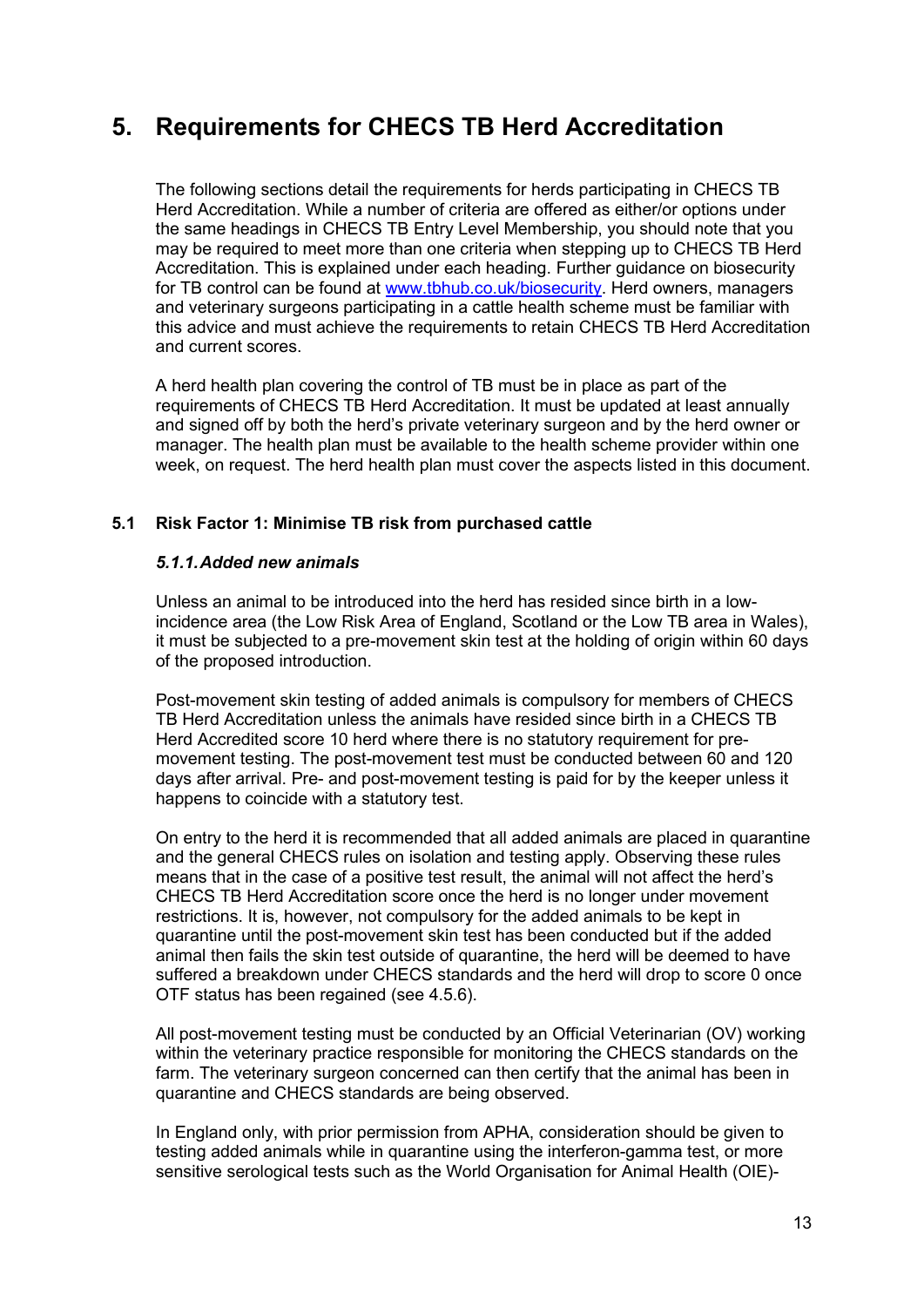validated Enferplex or IDEXX tests. The farmer should first discuss the potential consequences of a test positive animal on the herd OTF status with their vet. The postmovement skin test would still be required for animals that were subjected to premovement testing but a negative interferon-gamma test result would give the keeper additional reassurance to facilitate earlier introduction of those animals into the herd with a reduced risk to the CHECS TB Herd Accreditation score. Although not compulsory, this additional testing is highly recommended, with the aim of identifying *M. bovis* infected animals not identified by the skin test and to prevent the introduction of such animals into the herd, thereby protecting the disease-free status of scheme herds.

# *5.1.2.Informed purchasing*

The longer a herd has tested free of TB, the more likely it is that it is disease free. By understanding this risk, along with an enhanced testing regime and possibly the use of testing technologies with a greater sensitivity than the skin test, more informed purchasing and management decisions can be made and TB risk reduced.

Under CHECS TB Herd Accreditation, it is optimal to run a closed herd and never introduce any purchased animals (option A for Risk Factor 1 under CHECS TB Entry Level Membership). If this is not a viable option, you must confirm the status of prospective purchase animals on the interactive bovine TB mapping tool (ibTB) [\(www.ibTB.co.uk\)](http://www.ibtb.co.uk/) before purchasing, and never purchase animals from a herd with a more recent TB breakdown than your own herd.

# <span id="page-13-0"></span>**5.2 Risk Factor 2: Minimise TB risk from contact with cattle in other herds**

# *5.2.1.Farm boundaries*

Under CHECS TB Herd Accreditation, no nose-to-nose contact with neighbouring livestock is permitted under any circumstance. Common grazing is not permitted either under CHECS TB Herd Accreditation (option F under Risk Factor 2 for CHECS TB Entry Level Membership).

# *5.2.2.Shows and sales*

Animals attending shows and sales are at risk of contracting TB even when all animals attending the show or sale have been pre-movement tested. Certain agricultural shows have been assessed as lower risk by APHA or by the Office of the Chief Veterinary Officer for Wales and therefore are deemed to be exempt from the pre-movement TB testing requirement. In these cases, CHECS TB Herd Accredited herds will follow the statutory requirements for pre-and post-movement testing, as can be found at [www.tbhub.co.uk.](http://www.tbhub.co.uk/) Animals returning to the herd from shows and sales which have not been deemed to be exempt from pre-movement testing shall be regarded as being the same as added animals that required pre-movement testing and, as such, will require post-movement testing between 60 and 120 days after the last show before being returned to the herd. Isolation must be maintained between multiple shows in a single season.

# *5.2.3.Grazing of cattle*

Cattle must not be grazed on pasture previously grazed by non-CHECS TB Herd Accredited cattle until a period of two months has elapsed.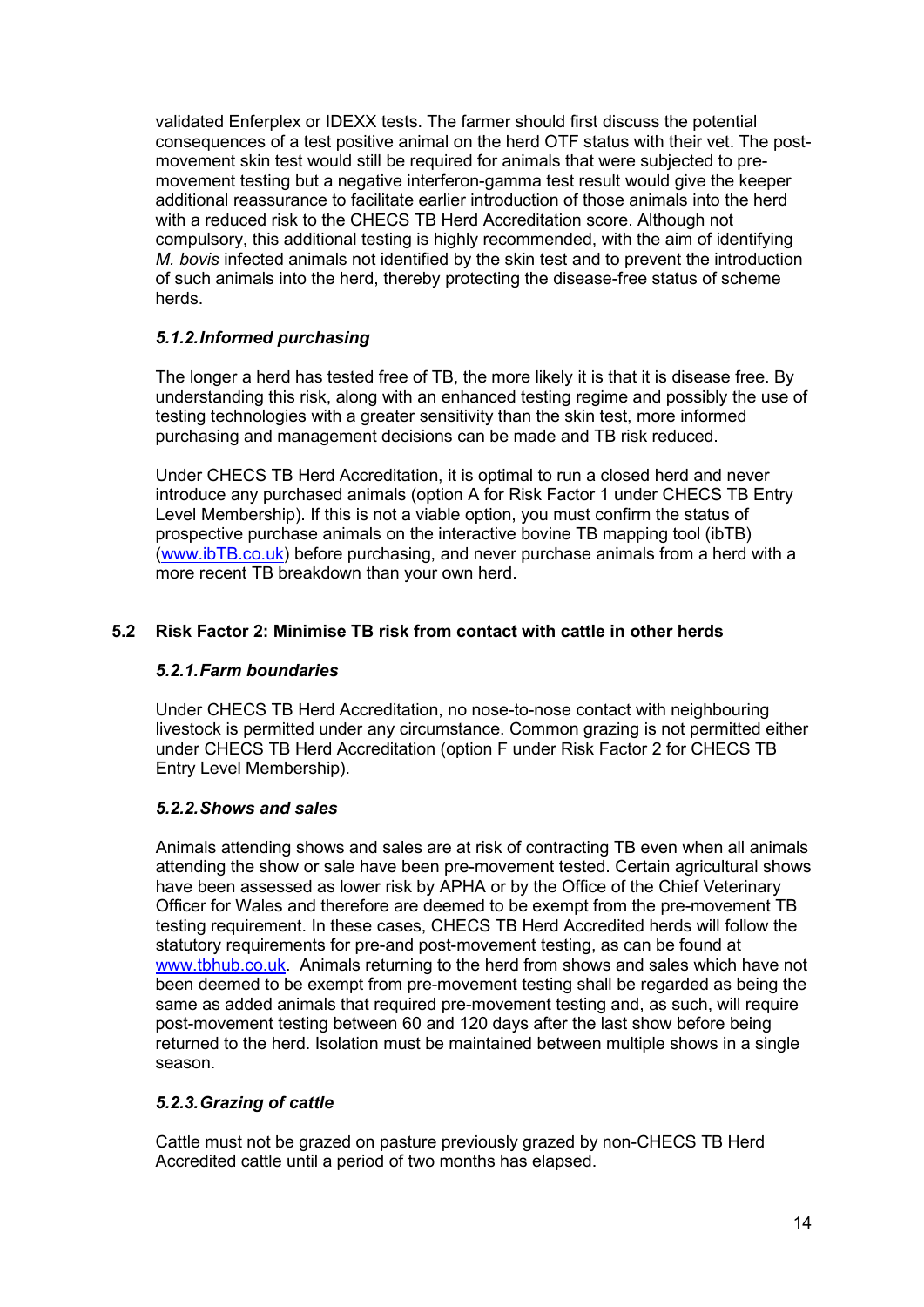# <span id="page-14-0"></span>**5.3 Risk Factor 3: Minimise TB risk from your own animals**

#### *5.3.1.Isolation facilities*

An isolation facility that prevents contact with other stock is required to isolate test positive or inconclusive animals. This is also advised for all added animals (see 5.1.1). A dedicated building separate from other cattle buildings is ideal, but a separate paddock that prevents contact with other stock may suffice as the isolation facility. No air space, drainage or manure storage may be shared with other cattle. Manure may only be removed from the dedicated storage area to be spread on land or added to the main manure store when all animals in the isolation facility have passed the required health tests and have been added to the herd. If any of the animals in the isolation facility test positive for TB, manure from the isolation facility must not be used in recycled bedding or be disposed of onto pasture that is to be grazed by cattle within two months. Where paddocks have been used to isolate test positive animals or to quarantine cattle, other cattle must not be allowed to graze them for at least two months.

# *5.3.2.Inconclusive Reactors (IRs)*

The removal of resolved IRs is required, as specified in CHECS TB Entry Level Membership under Risk Factor 3 (See 3.3.3), and any of those options for removal are supported under CHECS TB Herd Accreditation; however, under CHECS TB Herd Accreditation, you must do this within six months of the initial inconclusive skin test result. Furthermore, milk from these animals must not be fed to calves.

# *5.3.3.Other ruminants*

Other ruminants can be a source of infection for cattle and you must not co-graze them with your cattle. This applies to all but extensive grazings.

# *5.3.4.Hygiene*

*M. bovis* can survive for several months in the environment. The cleaner you can keep your farm, yards and buildings, the lower your risk of disease transmission. Feed and water troughs, in particular, must be kept clean; discuss your disinfection schedule with your veterinary surgeon.

#### *5.3.5. Protect water provision at grass*

Where-ever possible mains water must be provided. Ponds and other areas where cattle can defecate and drink from the same area should be fenced off. Herds on extensive grazing of at least 50 hectares are exempt from this requirement, but note that enclosed grazings (in-by) are not exempt.

#### *5.3.6.Adapt feeding practices*

Avoid high stocking densities and over-grazing. Intensive grazing encourages cattle to graze margins of fields where there is more risk of infection.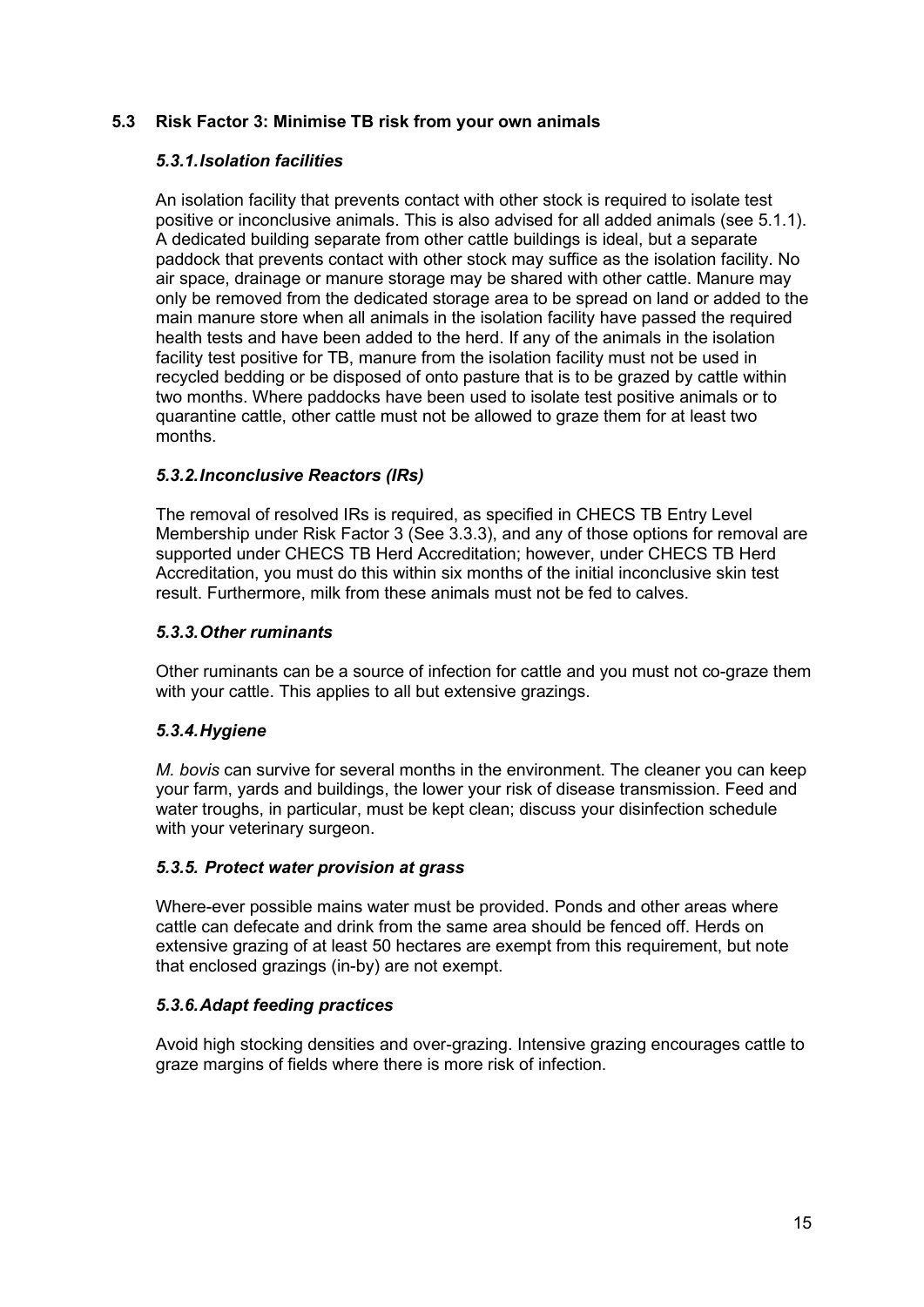#### <span id="page-15-0"></span>**5.4 Risk Factor 4: Minimise spread of TB through muck or slurry**

*M. bovis* can survive several months in muck and slurry, and to reduce this risk, it is **strongly advised** that those in CHECS TB Herd Accreditation only use contractors who are National Association of Agricultural Contractors' Assured Land Based Contractors and are participating in the Agricultural Operations Scheme (NAAC – see [www.naac.co.uk\)](http://www.naac.co.uk/). Furthermore, compliance with **A, C and D, or B, C and D** measures as laid out in Entry Level Membership under Risk Factor 4 (see 3.3.4) is required.

# <span id="page-15-1"></span>**5.5 Risk Factor 5: Reduce TB risk to and from badgers**

To reduce the risk of *M. bovis* being spread to or from badgers, participation in CHECS TB Herd Accreditation requires those who select either options A or B in CHECS TB Entry Level Membership under Risk Factor 5 (see 3.3.5), and find evidence of badger activity, to comply with **all** the requirements from i) to iv) in A or B, namely:

- badger-proofing vulnerable water troughs, and;
- feeding from badger-proof troughs, and;
- badger-proofing licks, and;
- protecting stored feeds from badgers.

Only if you select option C under CHECS TB Entry Level Membership are you not required to comply with any or all conditions in A or B.

#### <span id="page-15-2"></span>**5.6 Risk Factor 6: Have a TB test failure contingency plan**

In addition to compliance with Risk Factor 6 requirements under CHECS TB Entry Level Membership (see 3.3.6.), your contingency plan will need to identify trading options for cattle whilst under TB restrictions, such as orange and red markets. Also, look into how to apply for a licence to move TB-restricted cattle. Ensure you have contact numbers readily available for local Approved Finishing Units (AFUs). Discuss breeding plan changes with your veterinary surgeon as well as what you would do with any pedigree stock you would ordinarily sell. Familiarise yourself with the application process for a TB Isolation Unit (TBIU). The TB Hub [\(www.tbhub.co.uk\)](http://www.tbhub.co.uk/) is a good source of information to help you plan.

#### <span id="page-15-3"></span>**5.7 Failure to meet requirements**

Failure to provide a current and signed-off herd health plan within one week of it being requested by the health scheme will result in the immediate suspension of CHECS TB Herd Accreditation.

In the event of a TB breakdown, or CHECS TB Herd Accreditation being suspended because a herd fails to adhere to any of the control elements required (as detailed above), it will still retain CHECS TB Entry Level Membership provided it continues to fulfil all the necessary criteria for this. Herds can only regain TB Herd Accreditation and have their previous score reinstated when all mandatory requirements have been satisfied and after the next herd test (assuming entirely clear results).

Herds are given one month after the annual renewal of CHECS TB Herd Accreditation is due to renew. If this target is missed, their Accreditation is either suspended altogether or they remain as CHECS TB Entry Level Members, provided they remain within date and the respective requirements are still being met.